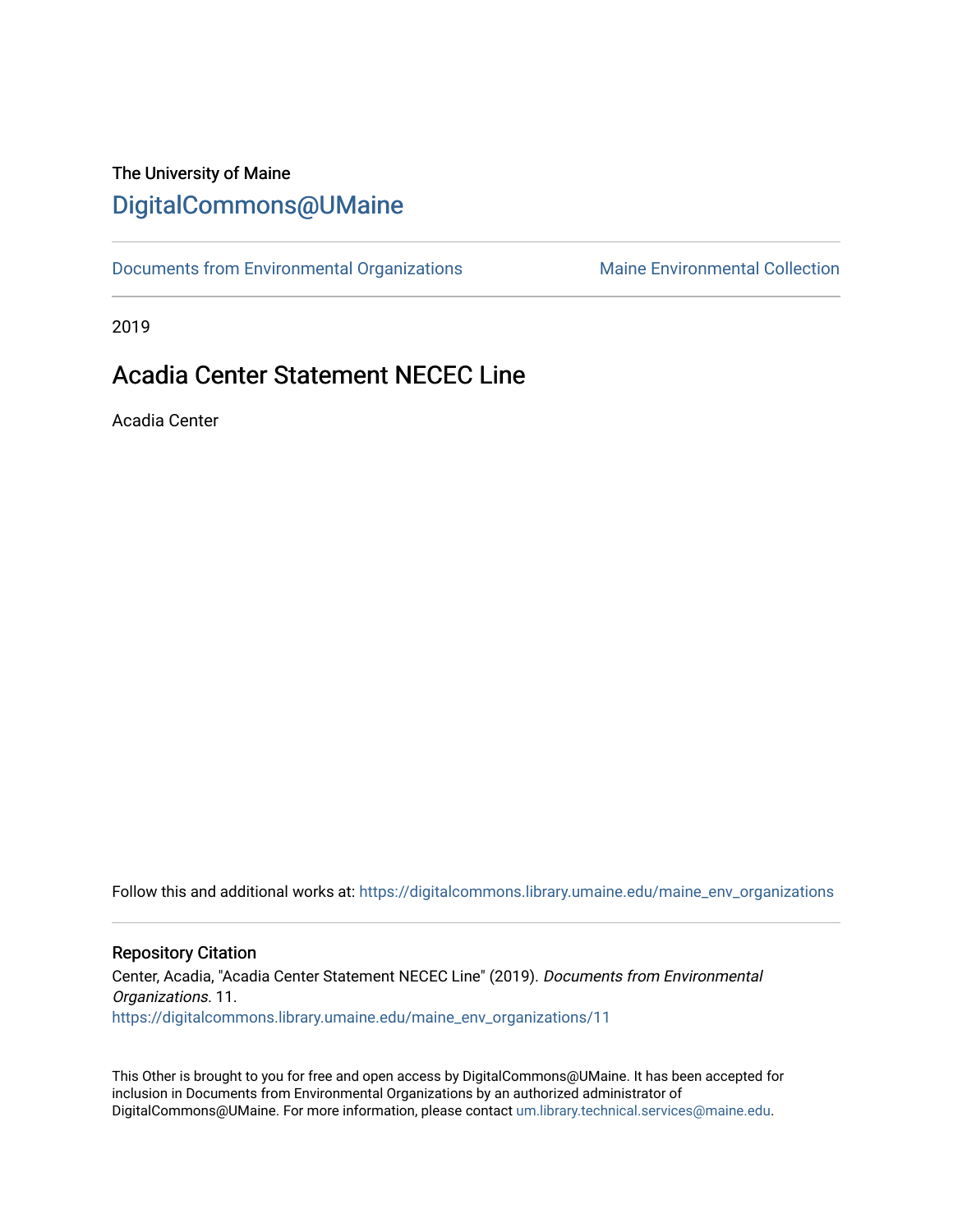# New England Clean Energy Connect Transmission Line



Acadia Center Statement

February 21, 2019

## About the New England Clean Energy Connect

If completed, Central Maine Power's New England Clean Energy Connect (NECEC) would connect energy from Hydro-Quebec into the New England power grid to satisfy a Massachusetts law requiring that state's utilities to purchase 1GW of hydro a year for 20 years starting in 2022. The fates of the line and the utility contract are inextricably linked. In order for the NECEC to be built, the Maine Public Utilities Commission (MPUC), the Maine Department of Environmental Protection (MDEP), and the Land Use Planning Commission (LUPC) must each approve aspects of the project. The Massachusetts Department of Public Utilities (MA DPU) must also approve the utilities' energy contracts with Hydro-Quebec.

## Acadia Center's Perspective

As a non-profit research and advocacy organization founded and headquartered in Maine, Acadia Center is committed to advancing the clean energy future of Maine and the Northeast. Acadia Center's [EnergyVision 2030](http://2030.acadiacenter.org/learn-more/) report shows that hydropower can contribute significantly to a clean energy pathway driven by greater commitments to energy efficiency, wind, solar, clean transportation, and other clean solutions.

Acadia Center is engaged in the MPUC and MA DPU regulatory proceedings that will determine whether the NECEC line and the Hydro-Quebec energy contract meet standards set by Maine and Massachusetts. Energy deliveries from Hydro-Quebec over the NECEC line can contribute to carbon emission reductions in the Northeast, especially when paired with commitments from CMP to further advance clean energy solutions in Maine. Acadia Center urges each of the state regulatory commissions to hold Central Maine Power (CMP) and Hydro-Quebec to the highest possible standards by:

- Ensuring the project advances state and regional climate goals by verifying the emission reductions expected from the contract over its lifetime,
- Thoughtfully and sensitively protecting the Western Maine landscape from unacceptable siting impacts, and
- Strengthening Maine's economy, protecting consumers and delivering a clean energy future.

Acadia Center has stated that neither the transmission project nor the energy contract should proceed until CMP and Hydro-Quebec meet all three goals.

#### The Climate Impact

A changing climate will irreparably alter Maine's natural resources and traditions, from damaging lobster fisheries and Maine's spruce and fir forests to increasing tick-borne illnesses to jeopardizing winter recreational activities that fuel Maine's tourism industry. To avoid the most catastrophic impacts of climate change, all New England states need to support the rapid shift from fossil fuels like oil and natural gas to low- and non-polluting sources like solar, wind and hydropower.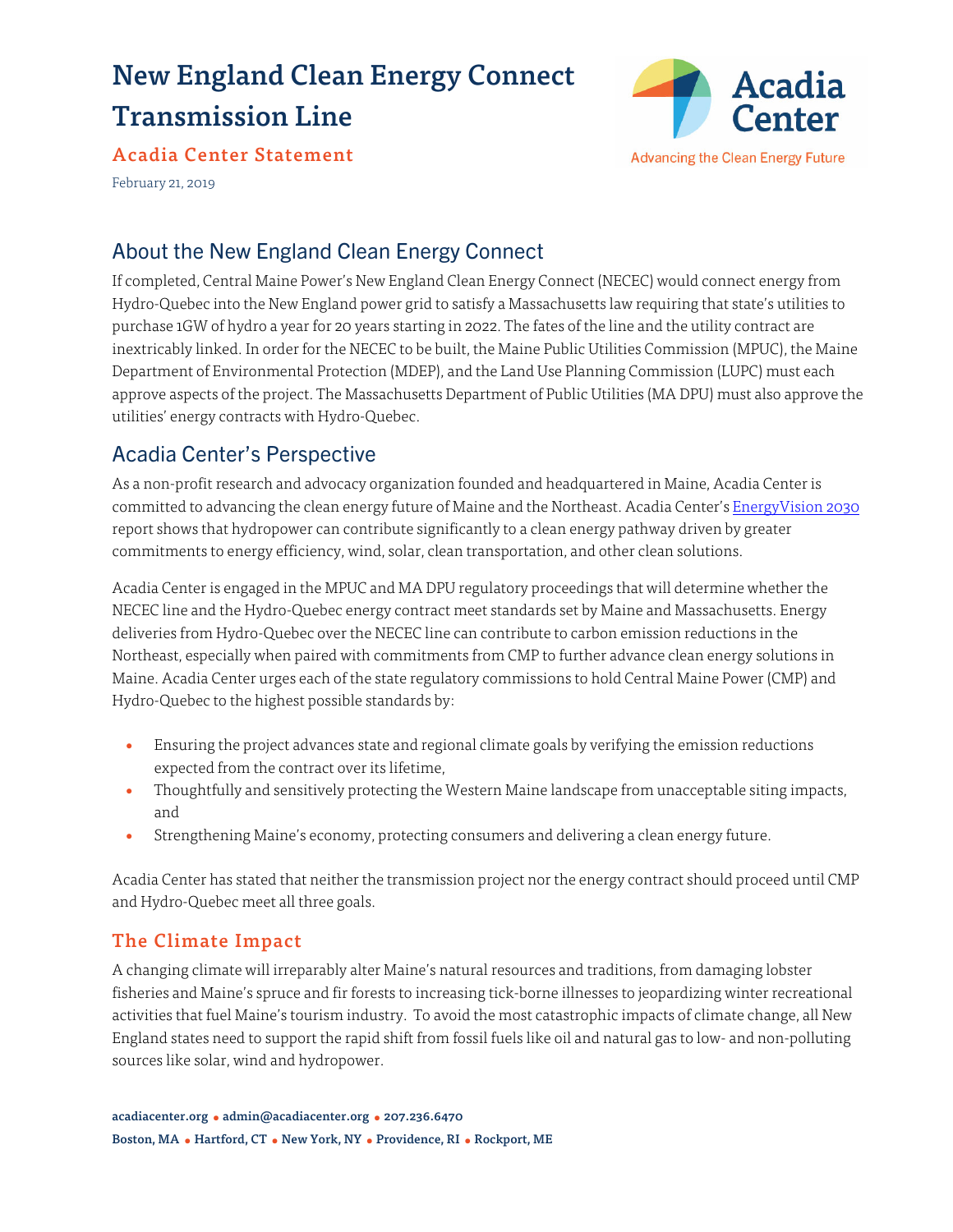[EnergyVision 2030,](http://2030.acadiacenter.org/learn-more/) Acadia Center's analysis of a clean energy future, shows that additional hydroelectricity, along with increases in solar, efficiency and local clean energy resources, can play an important role in the Northeast's shift away from fossil fuels, including natural gas. In its 2017 study of the clean energy acceleration necessary to address climate change, Acadia Center showed that hydroelectricity could grow to be about 20% of the region's energy supply by 2030. However, hydro's contribution is only of value if energy deliveries occur in a way that also delivers verifiable carbon reductions.

The goals of the law requiring Massachusetts utilities to contract for energy from Hydro-Quebec clearly indicate it must reduce carbon emissions. Additional documentation beyond what is currently required under the energy contract is necessary to verify that energy deliveries over the NECEC line, if permitted, will continue to produce real climate benefits to Maine and the region over the life of the contract.

### The Siting Impact

Acadia Center supports efforts underway in the ongoing siting process overseen by MDEP to assess the impacts of the line in Western Maine and identify approaches needed to avoid, minimize and mitigate them. Acadia Center commends the efforts of host communities and conservation advocates demanding that CMP take the best course of action for preserving the resilience of Maine's landscape and urges CMP to engage in developing and implementing all effective solutions. CMP must demonstrate how it will consider and compensate for the costs of any ecological and wildlife disruption. The line will impact the landscape it runs through, and CMP should ensure the negative siting impacts are avoided wherever necessary, reduced as much as possible, and appropriately mitigated.

#### The Consumer Impact

In the context of the issuance of the Certificate of Public Convenience and Necessity (CPCN), Acadia Center and Conservation Law Foundation [reached an agreement with CMP](https://acadiacenter.org/wp-content/uploads/2019/02/CLF-and-Acadia-Center-NECEC-Settlement-MOU-EXECUTED-VERSION-W7100223x7AC2E.pdf) that delivers additional in-state consumer, climate and clean energy benefits. Through those negotiations, CMP agreed to:

- Provide clear, measurable benefits to Maine ratepayers and affected communities.
- Support Maine's efforts to expand its clean energy economy.
- Increase access of all Maine residents to clean transportation and clean distributed energy resources such as solar.
- Make CMP's planning and decision-making more transparent to expand opportunities for alternative investments in solar, storage, and efficiency.
- Ensure that the NECEC line does not create barriers to the potential expansion of renewable energy generation within Maine.
- Support a study examining pathways to achieve regional decarbonization goals.

Acadia Center further notes that CMP needs to realign its business approach to support consumer friendly, clean energy choices for all Mainers. CMP has acknowledged that Maine needs a stronger state Renewable Portfolio Standard, or RPS, more favorable rules for distributed and community solar, which it has unfortunately resisted. These commitments, combined with the significant compensation provisions agreed to in the recently [introduced settlement](http://acadiacenter.org/wp-content/uploads/2019/02/NECEC-CMP-Stipulation.pdf) secured by Acadia Center, CLF and other parties including the Maine Office of Public Advocate, and IECG, are driven by the need to shift CMP toward a more consumer-friendly, resilient, clean energy system in Maine. While these commitments are a step in the right direction, CMP must continue on this path if it truly intends to be an effective partner in Maine's transition to a clean energy future.